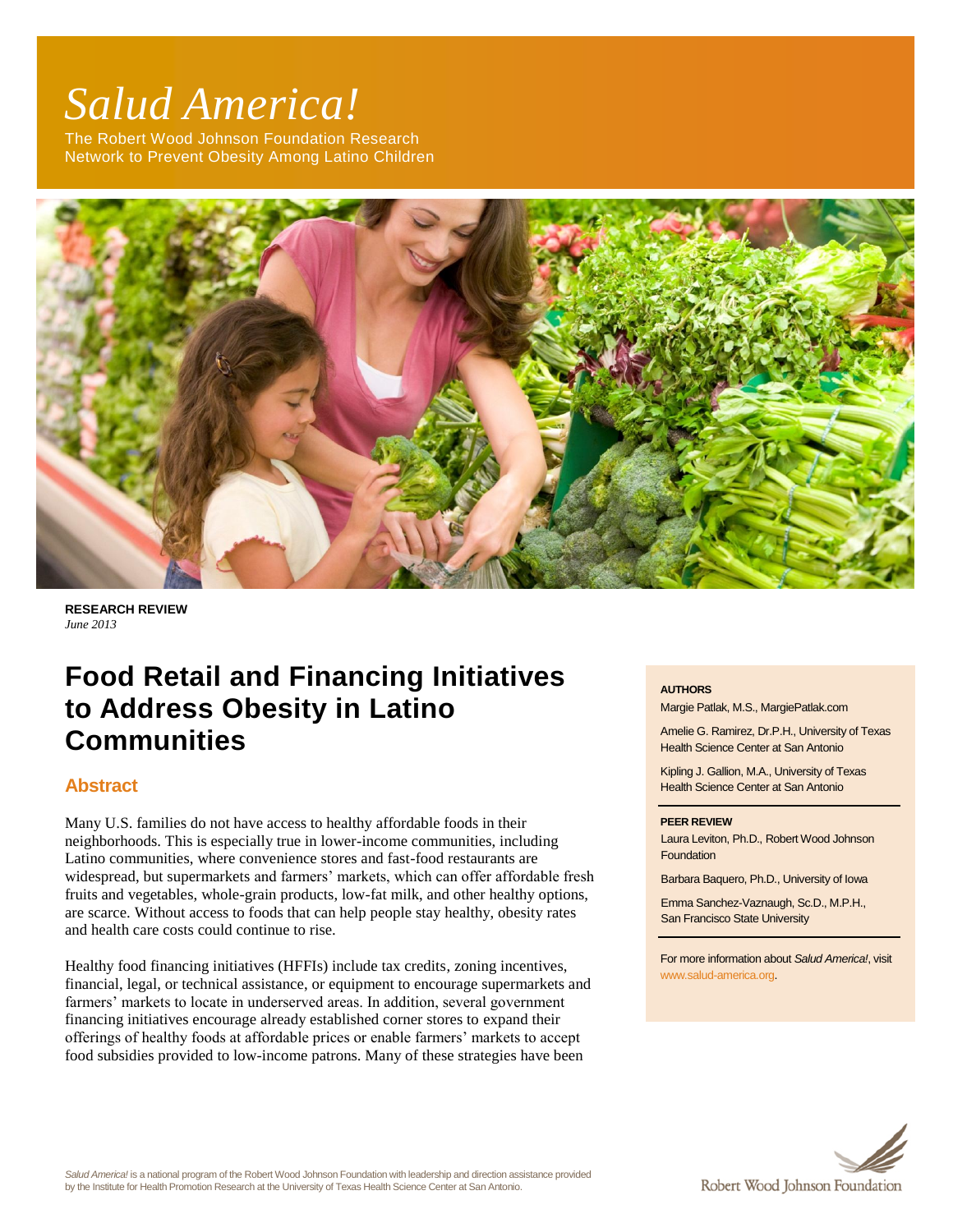developed and implemented to boost the number of retailers offering healthy and affordable food selections in underserved neighborhoods across the country.

This comprehensive research review examines the evidence on how such initiatives have increased access to affordable healthy foods in underserved communities, and whether they help foster a healthier diet that could help reduce and prevent obesity among Latino children.

Early evidence suggests that retail and financing initiatives that expand healthy food offerings in underserved communities, including Latino communities, can improve access to and increase purchases of affordable healthy foods. Financial subsidies of healthy foods for low-income consumers also stimulate greater purchase of these foods and may help expand the number of retailers located in underserved communities. In addition, expanding farmers' markets' capacity to accept federal food vouchers increases beneficiaries' ability to purchase fresh fruits and vegetables. Given the relatively early nature of these interventions, evidence showing whether greater access to healthy foods in underserved Latino communities reduces obesity and improves health outcomes is not fully developed.

## **Introduction**

Although obesity is a nationwide problem, Latino children are especially at risk for obesity. According to a recent estimate, more than 38 percent of U.S. Latino youths ages  $2-19$  are overweight and almost 21 percent are obese.<sup>1</sup> Obesity is linked to an increased risk of developing type 2 diabetes, cardiovascular disease, asthma, liver disease, and cancer.<sup>2</sup> Latinos are one of the fastest-growing U.S. populations so preventing and reducing obesity among Latinos will have an important impact on our nation's health.

Latino children are more likely to be poor, and poverty is related to consumption of unhealthy foods. A lack of local access to affordable healthy foods, such as fresh produce, whole grains, and low-fat dairy products, can impede underserved Latinos from having a healthy diet that might help prevent obesity. Supermarkets usually offer such affordable foods, but they often are scarce in underserved communities, which instead tend to have a greater concentration of convenience or corner stores with limited selections of whole-grain products and low-fat dairy products, higher prices, and produce of poorer quality.<sup>3</sup> One study found Latino neighborhoods have one-third as many supermarkets compared with non-Latino neighborhoods.<sup>7</sup>

Predominantly Latino communities typically have Latino grocery stores (also called *bodegas*) in close proximity, and although studies find that these stores often offer a less expensive range of produce than nearby markets, their selection of other healthy foods, such as low-fat dairy products or low-fat meats, tends to be limited or more expensive.<sup>4-6</sup>

A number of food retail and financing initiatives on the local, state, or national level have recently been developed and implemented in underserved communities, including Latino communities. These initiatives seek to improve the food

*More than 38 percent of U.S. Latino youths ages 2-19 are overweight and almost 21 percent are obese.*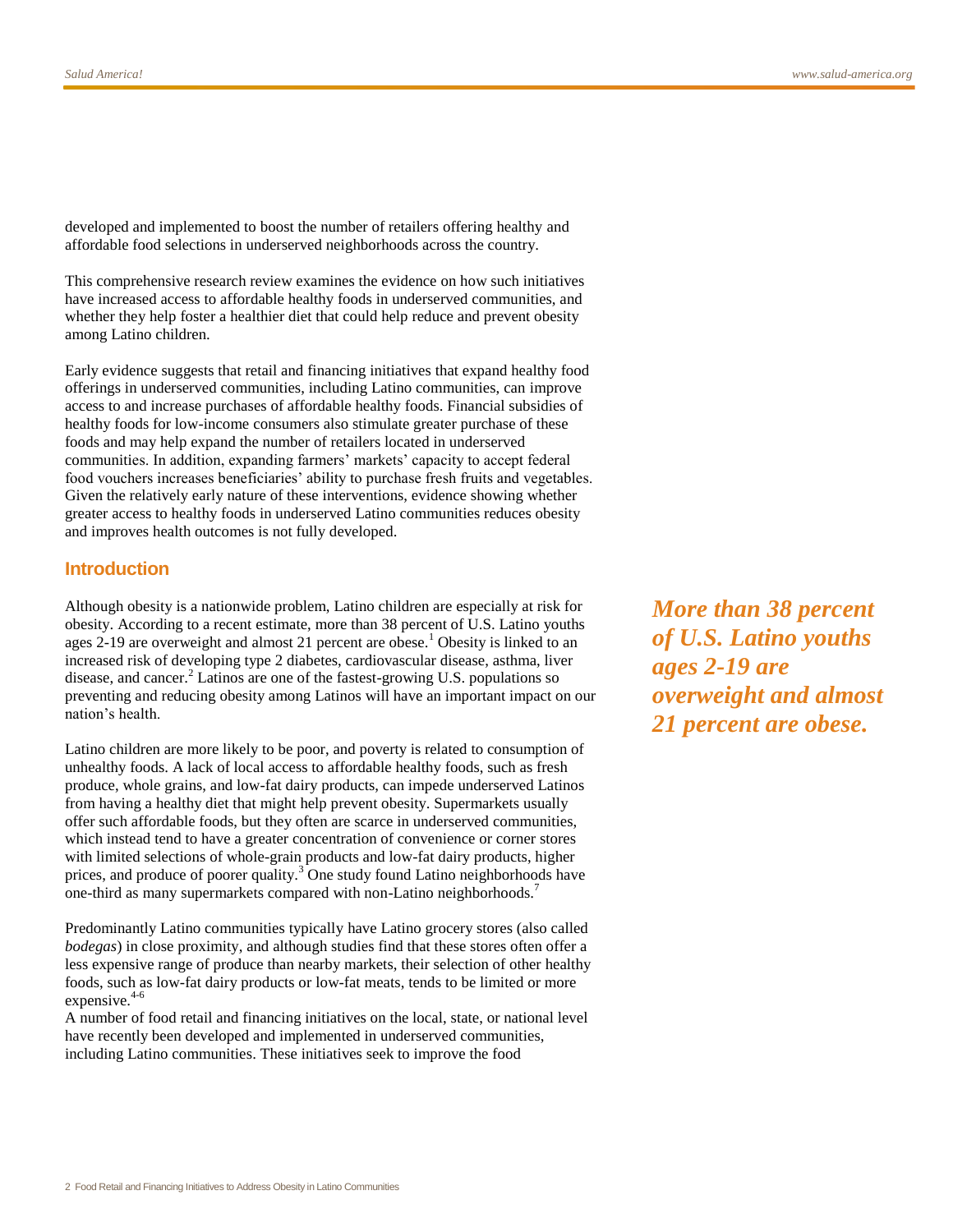environment by helping to increase offerings of affordable healthy foods by retailers in these neighborhoods.<sup>8-10</sup> They also help to create jobs, bring in much-needed tax revenue, spur economic activity and establish markets for our nation's farmers.

The national Healthy Food Financing Initiative (HFFI) provides funding and technical support for food retail projects through three agencies—the Treasury Department, Health and Human Services and the U.S. Department of Agriculture. In addition, many Congressional leaders are working to create a national HFFI program as part of the next Farm Bill.

The HFFI provides tax credits, zoning incentives, financial, legal, or technical assistance, and equipment to encourage supermarkets and farmers' markets to locate in underserved areas. They also encourage already established corner stores to expand their offerings of healthy foods at affordable prices. Other financing initiatives include food subsidies to expand demand and purchasing power for healthy foods by low-income consumers. Food retail and financing initiatives are relatively recent efforts to prevent obesity in Latino and underserved communities. However, given the urgency in halting and reversing the obesity epidemic in these groups, it is important to understand and monitor the relative contributions of these efforts in promoting healthy food access and availability, and in improving body weight outcomes.

# **Methodology**

To gather peer-reviewed, published literature for this comprehensive research review, keyword searches were conducted in PubMed and Google Scholar, using, in various combinations, the search terms "obesity", "food deserts," "low-income," "Latinos," "Latinos," "Mexican-Americans," "minorities," "farmer's markets," "food financing initiative," "grocery stores," "healthy food," "tiendas," "bodegas," and key food marketing terms. Searches were not limited to acquiring only research conducted on children because much of a child's diet is determined by the food purchases made by his or her adult caregivers.

Additional more targeted searches were done of specific food financing initiatives identified in initial database searches. Referenced policy briefs and reports accessed on the Internet were also used to help find other peer-reviewed articles or reports from reputable government agencies or national organizations, or to provide information otherwise unavailable from these sources. Search limits were confined to the English language. Searches were not restricted by date or study design.

All the information gathered was combined, condensed and used to inform conclusions and policy implications without selectivity based on any assumptions. All findings were reported, including those that were contradictory.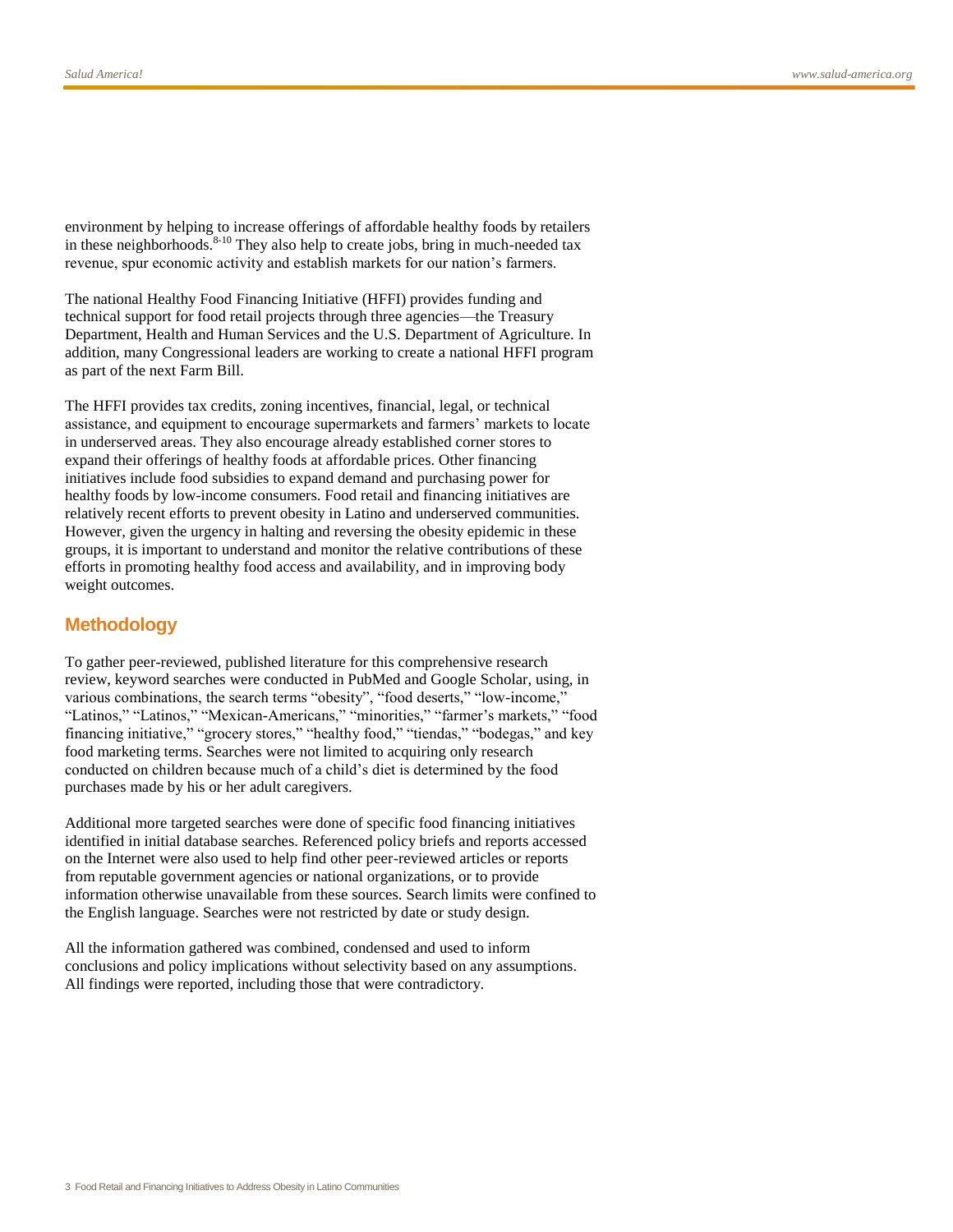# **Key Research Results**

- Most studies find that a greater local access to supermarkets in underserved populations is linked to a lower prevalence of obesity in adults or children.
- Preliminary findings show incentives offered to participants in the Women, Infants, and Children (WIC) or the Supplemental Nutrition Assistance Program (SNAP) resulted in these participants buying and consuming more fruits and vegetables and low-fat milk, and in local retailers stocking more of these items.
- Preliminary findings show food retail and financing initiatives that introduce supermarkets in underserved communities successfully improve access to healthy foods and increases communities' economic vitality.
- Early evidence indicates that food retail and financing initiatives that seek to expand healthy food offerings of corner stores in underserved communities increase healthy food sales.
- Preliminary findings show food retail and financing initiatives that introduce farmers' markets or subsidize their use by SNAP participants improve accessibility, quality, and sales of fresh produce in underserved communities.

# **Studies Supporting Key Research Results**

#### **Most studies find that a greater local access to supermarkets in underserved populations is linked to a lower prevalence of obesity in adults or children.**

A systematic review of 28 studies, 16 of which were conducted in the United States, consistently found that greater accessibility to supermarkets was linked to a lower body mass index (BMI) or prevalence of overweight/obesity.<sup>11</sup> Another systematic review of 45 U.S. studies about disadvantaged populations documented that access to supermarkets was one of three neighborhood factors strongly and inversely linked to obesity.<sup>12</sup> In addition, one study observed that as the number of chain supermarkets increased in Latino neighborhoods, body weight outcomes improved among adolescents.<sup>28</sup>

Most studies that have explored the links between obesity and access to supermarkets are cross-sectional, meaning that they use data only at one point in time. Thus, they cannot show a causal relationship. These studies did not determine whether greater access to supermarkets is also linked to a healthier diet. The evidence from the few longitudinal studies is mixed as to whether obesity in adults or children is tied to lack of local access to supermarkets.29-30 Some, but not all studies, have observed that greater access to affordable healthy foods is related to greater consumption of such foods in underserved communities.<sup>3</sup> The increased access to affordable healthy foods observed in some of these studies was due to larger shelf space devoted to healthy foods in grocery stores, subsidies on such items, or the introduction of farmers' markets.

Most of the studies used heterogeneous underserved populations—although a few contained larger samples of Latinos, enabling subanalyses with findings specific to

*One study of Latino immigrant women in New York City reported that the presence of a farmers' market within the home neighborhood was linked to greater consumption of fruits and vegetables.*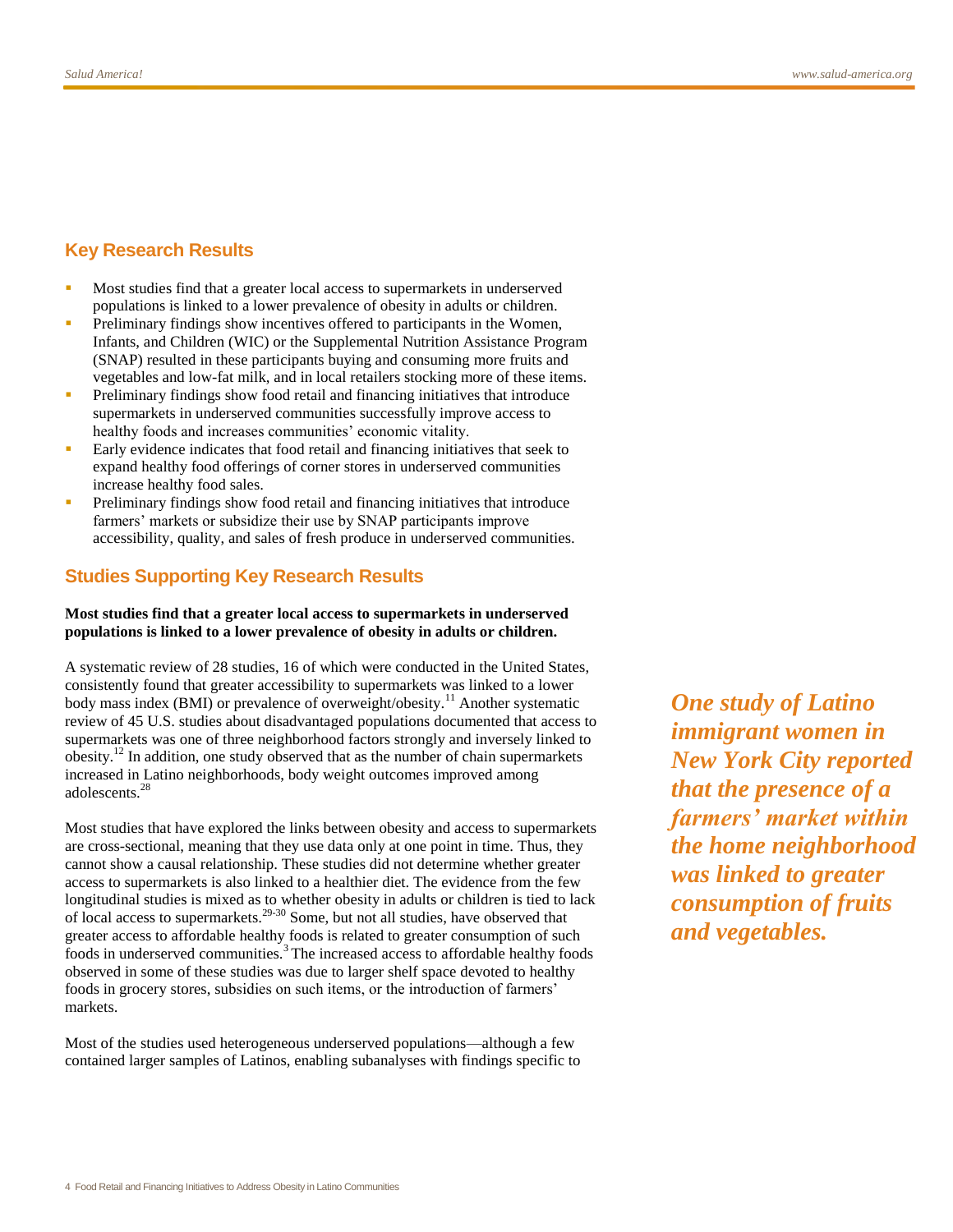this population—or were limited to studying Latino communities. For example, one study of Latino immigrant women in New York City reported that the presence of a farmers' market within the home neighborhood was linked to greater consumption of fruits and vegetables.<sup>31</sup> Another study was focused on Hartford, Conn., corner stores, where nearly half of the customers were Latino, and more than half lived in an underserved neighborhood. This study showed that the more variety of fruits or vegetables made available in the store, the more likely customers were to purchase them. In addition, this study found participants of SNAP were nearly two times as likely to purchase fruit as those who didn't receive such food subsidies. Greater availability of reduced-fat milk, however, was not linked to increased customer purchasing. $32$ 

In contrast, one cross-sectional study of 300 participants in Austin and Houston, Texas found that of the presence of grocery stores and supermarkets in neighborhoods was not linked to the intake of fruits and vegetables. Instead, individuals' levels of stress in response to a wide range of variables, such as arguments with coworkers or spouses or confrontations with a boss or the police, were inversely related to fruit and vegetable intake in a population of African American and Latino women.<sup>33</sup> These findings suggest the dietary habits of African American and Latino women may be more significantly influenced by stress levels that affect the willingness of family providers to take the extra time to purchase and prepare fresh fruits and vegetables.

**Preliminary findings show incentives offered to participants in the Women, Infants, and Children (WIC) or the Supplemental Nutrition Assistance Program (SNAP) resulted in these participants buying and consuming more fruits and vegetables and low-fat milks, and in local retailers stocking more of these items.**

Approximately 15 percent of SNAP participants and 41 percent of WIC participants are Latinos, according to the USDA [\(http://1.usa.gov/YHQuyQ\)](http://1.usa.gov/YHQuyQ). In 2009, the U.S. government revised WIC food packages to offer healthier foods, such as whole grains, fruits and vegetables, and lower-fat milk. A few studies found that the new WIC food packages significantly improved the availability and variety of healthy foods sold in WIC-authorized and, to a smaller degree, non-WIC convenience and grocery stores.<sup>13-15</sup>

Using pre- and post-revision store inventories to assess how the new WIC food packages affected access to healthy foods in convenience and grocery stores in the state of Connecticut, a study found that the supply of healthy foods increased by 39 percent in lower-income areas. Moreover, improved availability and variety of whole-grain products were responsible for a majority of the increase in the healthy food supply. $^{13}$ 

Another cross-sectional study of small, WIC-authorized food stores in eight U.S. major cities found that after WIC was revised, store managers reported increases in their sales of new WIC-approved foods, such as whole-grain bread, low-fat milk, white corn and whole-wheat tortillas.<sup>15</sup> Although this study did not see changes in

*Approximately 15 percent of SNAP participants and 41 percent of WIC participants are Latinos.*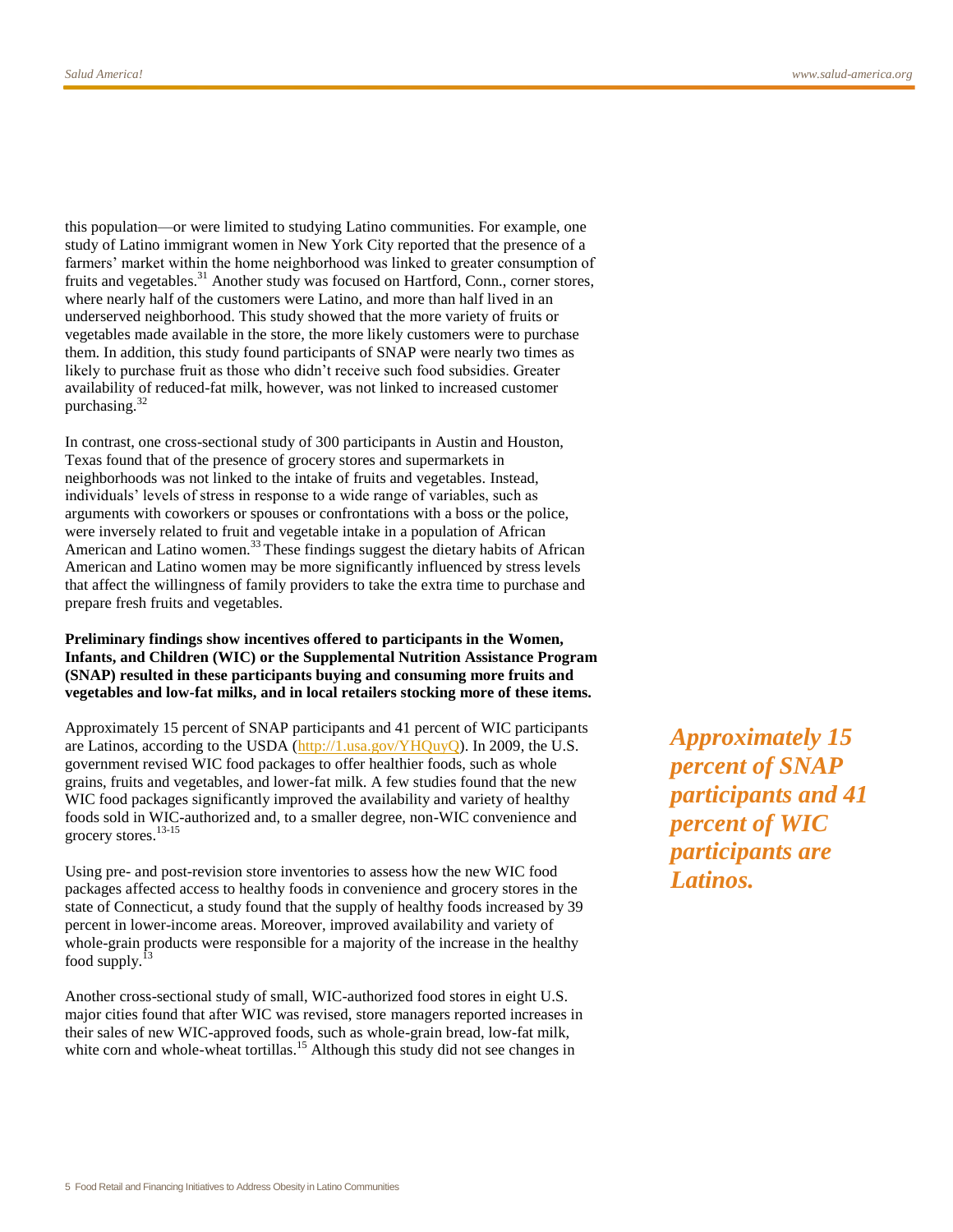sales of processed fruits and vegetables, a pilot program implemented in New York State documented that the vegetable and fruit WIC vouchers were popular among stores that accepted them.<sup>16</sup>

The revised WIC food package also appears to be changing what participating children are eating. A cross-sectional study conducted in New York state found that after the WIC revision was implemented, consumption of low-fat or nonfat milk increased by 3 percent among children ages 2-4 and participating children saw steady increases in daily consumption of fruits, vegetables and whole grains. Concurrently, the percent of children aged 1-2 and 2-4 who were obese decreased by 6 and 3 percent, respectively.<sup>17</sup>

Although SNAP does not directly target healthier options within the broad categories of their subsidized foods, California has been conducting a "Healthy Purchase" pilot program which enables SNAP recipients to use a portion of their benefits to purchase fresh produce with their Electronic Benefit Transfer (EBT) cards. Similarly, Hampden County, Mass., is conducting healthy incentives pilot projects in which coupons for healthy foods are given to SNAP recipients at point-of-sale outlets to increase their purchase of these foods.<sup>25</sup> Although results of these pilot projects have not been reported yet, a study that simulated the effects of reducing the cost of fruits and vegetables by 20 percent found that it is likely to result in a larger decrease in body mass index (BMI) among SNAP participants than non-participants of similar income level.<sup>14</sup> In this study, between 10 and 14 percent of the SNAP participants were Latino.

One study of five farmers' markets in Arizona found that after the markets began accepting SNAP EBT cards, which require an electronic card-reading device, SNAP redemptions increased in 4 of the 5 markets, as did overall sales.<sup>34</sup> Similar increases in SNAP redemptions have been reported by other farmers' markets after they began to accept EBTs.<sup>3</sup>

#### **Preliminary findings show food retail and financing initiatives that introduce supermarkets in underserved communities successfully improve access to healthy foods and increase communities' economic vitality.**

The Pennsylvania Fresh Food Financing Initiative (PFFFI) created in 2004 is the nation's first statewide program to foster the development of supermarkets in underserved communities through grants and loans. Between 2006 and 2010, the program approved funding for 88 projects across the state, creating or retaining more than 5,000 jobs and developing 1.67 million square feet of retail space. These projects are estimated to have improved access to healthy foods for a half million Pennsylvania residents.<sup>18-19</sup>

Other states and municipalities, including New York City, New Orleans, New York State, Illinois, Louisiana and California have instituted HFFIs similar to the program in Pennsylvania. Most of these initiatives are still in the planning or implementation stages, thus their impacts are not yet available in the peer-reviewed literature.<sup>9</sup>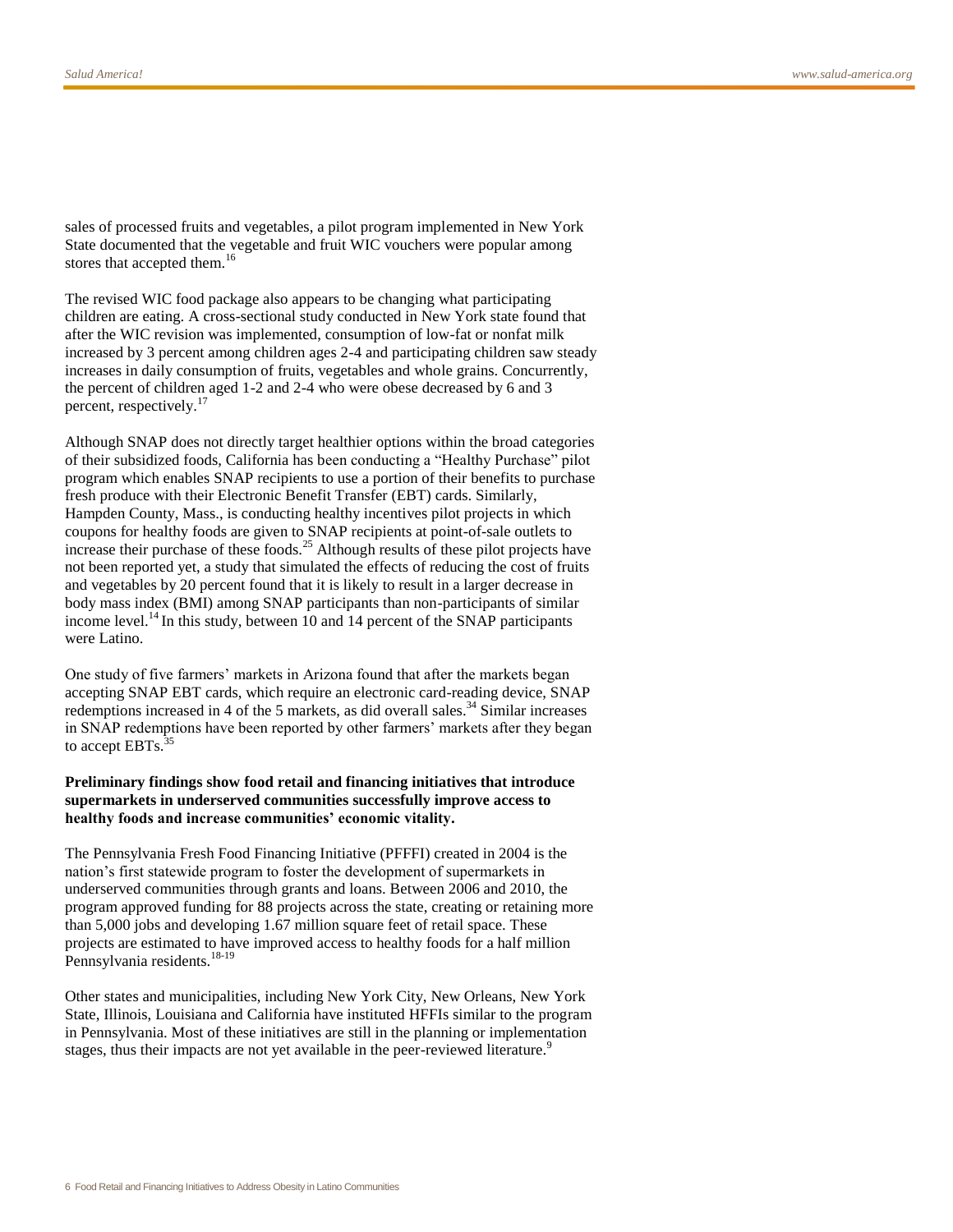Nonetheless, it is anticipated that such programs will improve access to healthy affordable foods. For example, New York City's FRESH Program provides zoning and financial incentives to property owners, developers and grocery store operators in areas of the city currently underserved by grocery stores and populated with Latino and other ethnic communities. FRESH is expected to help create an estimated 15 new grocery stores and upgrade 10 existing stores, creating 1,100 new jobs and retaining 400 others.<sup>36</sup>

Additionally, the federal government has been allocating funding for HFFIs nationwide. As of 2012, \$77 million has been awarded to support a diversity of food access projects in underserved communities, according to the Healthy Food Access Portal [\(http://bit.ly/YlXgcR\)](http://bit.ly/YlXgcR).

#### **Early evidence indicates that HFFIs that seek to expand healthy food offerings of corner stores in underserved communities increase healthy food sales.**

New York City's Healthy Bodega Initiative recruited *bodegas* to increase their offerings of low-fat milk and fruits and vegetables. The city also provided promotional and educational materials to entice consumers to purchase the new offerings and encourage *bodegas* to participate. About 1,000 *bodegas* were recruited for the low-fat milk campaign, and 450 *bodegas* were recruited for the fruit and vegetable campaign. Forty-five percent of participating *bodegas* experienced increases in sales of low-fat milk, and 32 percent and 26 percent of stores reported experiencing increases in sales of fruits and vegetables respectively.<sup>16</sup>

Another study of 55 participating *bodegas* in this initiative found the percentage of customers surveyed who purchased healthier promoted options increased from 5 percent to 16 percent. Owners also reported increased sales of healthier items, but noted that lack of space and refrigeration remained a significant barrier to implementation.<sup>21</sup> One study in an underserved community in Baltimore found that when seven corner stores and two supermarket owners were given financial subsidies for the healthy foods they offered, and consumers were given coupons for such healthy products, the availability and sales of those healthy items increased significantly in participating stores compared with those that did not receive subsidies or coupons.<sup>2</sup>

Some food financing initiatives have fostered collaborations of corner stores that pick up their supplies from the same wholesaler. This improves their purchasing power, which means stores end up paying less and receive fresher produce. GrowNYC, for example, has successfully connected 13 corner stores in Brooklyn, N.Y., with local produce. Similarly, the Lane Coalition for Healthy Active Youth in Eugene, Ore., has a Healthy Corner Stores program that targets underserved areas with a lack of access to grocery stores. This program, which partners with farmers to provide fresh organic produce to corner stores on a weekly basis, was linked to a significant increase in fresh produce sales. $37$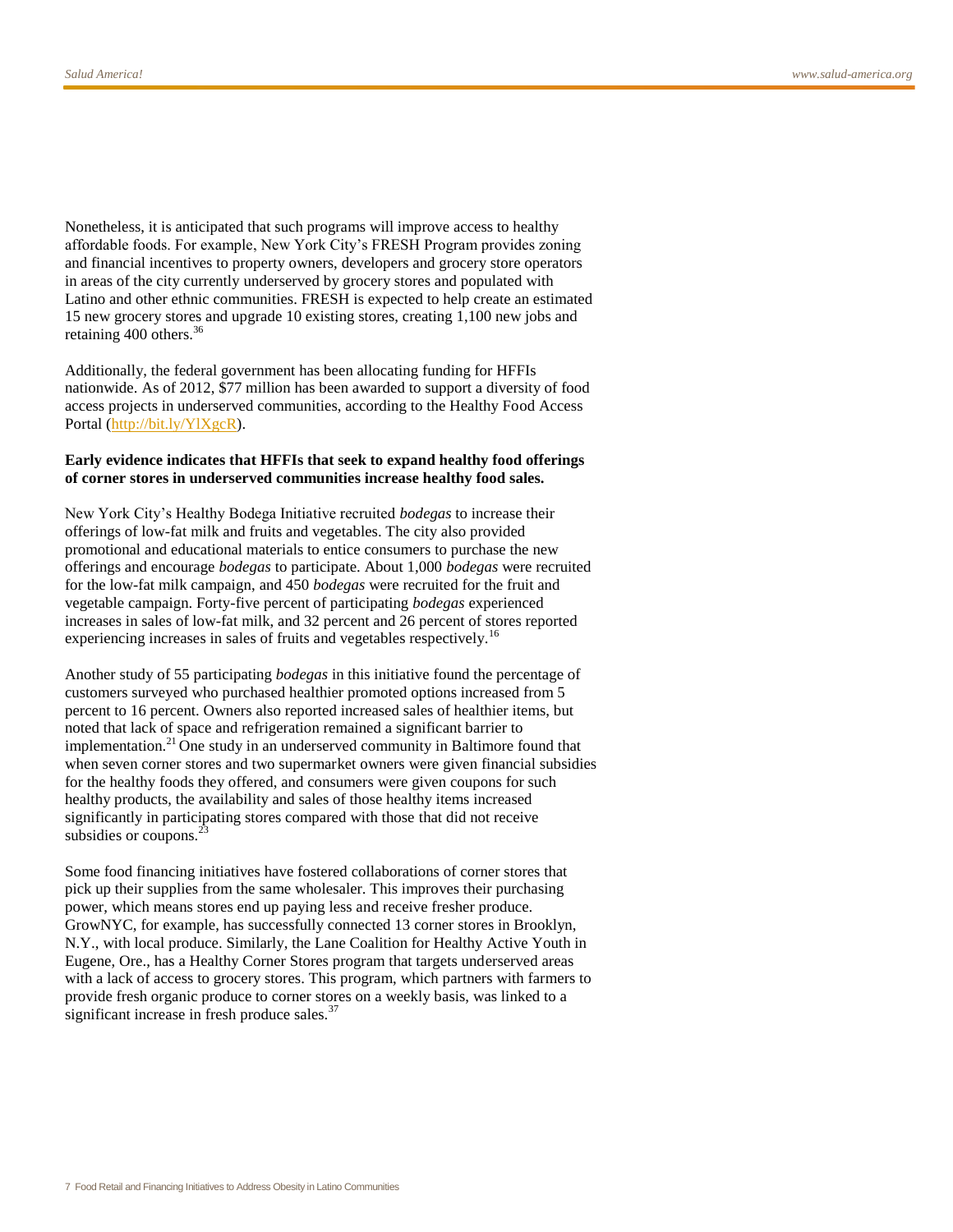The Food Trust pioneered an innovative network of 40 corner stores in underserved Philadelphia neighborhoods that collaboratively buys fresh fruit and fresh fruit salads from the same local distributor. The fruit salads have been popular with students at nearby schools.<sup>22</sup> Some initiatives are bringing fresh produce directly into schools. The New North Florida Cooperative, for example, acts as an intermediary between local farmers and school districts. The cooperative market handles, processes and delivers fresh produce on behalf of participating local farmers at competitive prices. Since its inception in 1995, the cooperative has served fresh fruits and vegetables to more than one million students in  $72$  school districts.<sup>36</sup>

Other food financing initiatives, such as the San Francisco Good Neighbor Program, provide technical, financial and marketing assistance to corner stores in exchange for accepting EBT cards and committing to devote at least 10 percent of their inventory to fresh produce and an additional 10 percent to 20 percent to other healthy foods. The San Francisco initiative, which targeted underserved communities, has increased the average sales of produce by 12 percent, while simultaneously boosting overall profits.<sup>22</sup>

These preliminary findings on HFFIs that target corner stores are encouraging. But rigorous controlled studies are needed to strengthen the validity and applicability of these early findings concerning the impact of HFFIs on the availability of affordable healthy food across underserved and Latino communities. It is also important to note that increasing fruit and vegetable offerings in stores or via farmers' markets may not prevent/reduce obesity, especially when they have to compete with other energydense snack foods, as one study found.<sup>42</sup>

#### **Preliminary findings show food retail and financing initiatives that introduce farmers' markets or subsidize their use by SNAP participants improve accessibility, quality and sales of fresh produce in underserved communities.**

In the past decade, the number of farmers' markets in the United States has more than doubled.<sup>38</sup> However, many of these markets had not served underserved and Latino populations. But a number of food financing initiatives have increased the number of farmers' markets operating in underserved communities.<sup>22</sup> For example, through the activities of community groups, there are nearly a dozen farmers' markets in underserved neighborhoods in Oakland, Calif. Latinos comprise 25 percent of these communities.<sup>39</sup>

Similarly, the Y USA's Pioneering Healthier Communities initiative prompted the creation of the Activate West Michigan coalition, which established five farmers' markets in underserved African American and Latino communities in urban Grand Rapids. One inner city farmers; market was held at a public school located in a Latino community. The community became actively involved, adding a celebration component to the market that included traditional music, games and educational activities. Community partners who spoke Spanish provided information on how to identify food services and other resources. The market was so successful, it has

*A number of food financing initiatives have increased the number of farmers' markets operating in underserved communities. For example, through the activities of community groups, there are nearly a dozen farmers' markets in underserved neighborhoods in Oakland, Calif. Latinos comprise 25 percent of these communities.*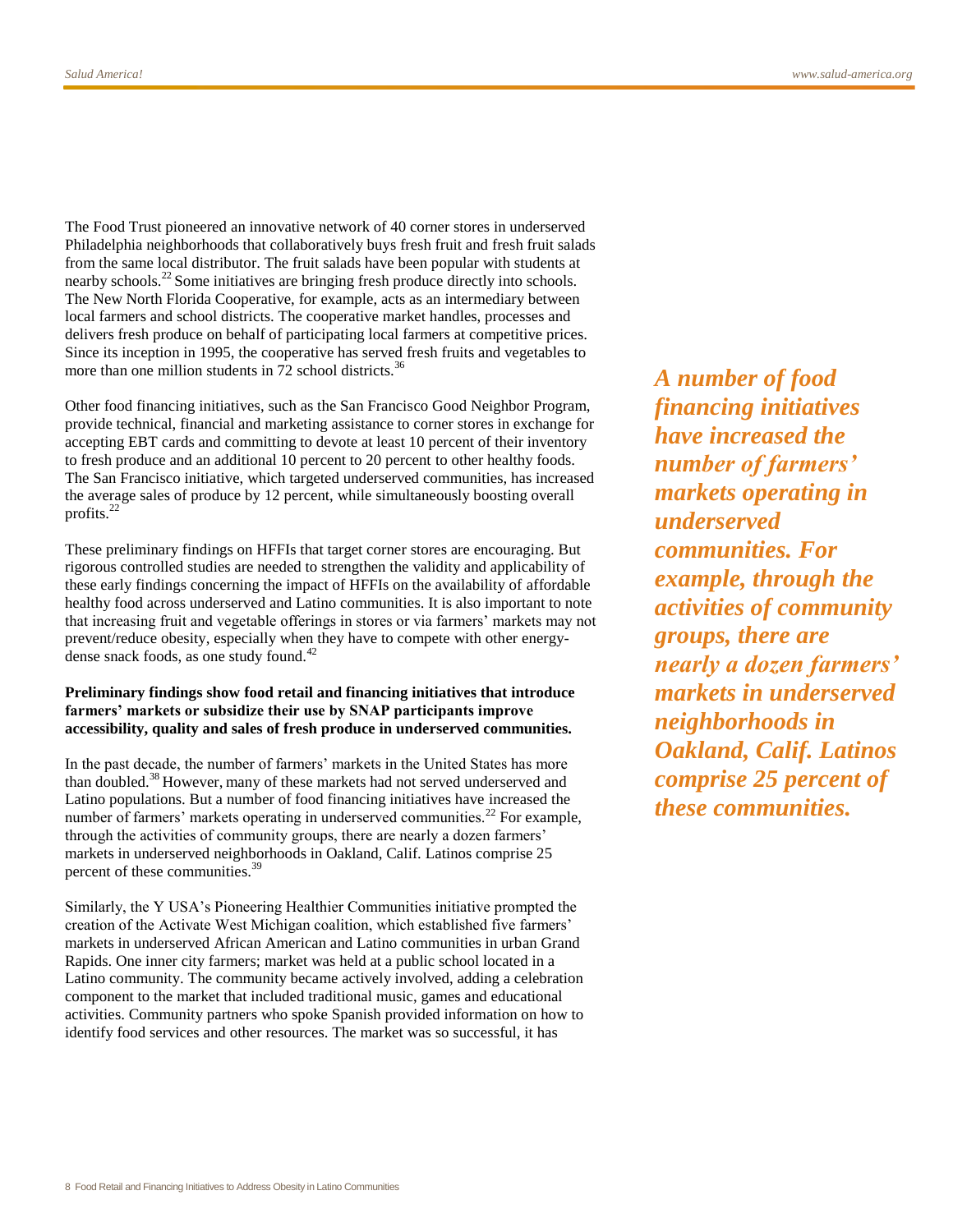become an annual community event, and it has expanded into other inner-city communities.<sup>40</sup>

Several studies have found that Latinos, especially Latino women, report wanting more fresh fruits and vegetables in their diet and a willingness to support farmers' markets introduced into their neighborhoods.<sup>31,41</sup> A few studies suggest that the introduction of farmers' markets have improved the eating habits of underserved Latinos and/or other underserved consumers.<sup>29,26-27</sup> Most of these surveys provided descriptive information but did not use a comparison group nor detailed how much these initiatives improved food purchasing or eating habits. Nevertheless, one quantitative study using survey data found that two farm stands placed outside two underserved community sites in Texas one day a week for 12 weeks led to a significant increase in participants' consumption of fruits and vegetables.<sup>27</sup> Nearly one-third of participants in this study were Latino and about two-thirds had children.

To encourage more lower-income families to patronize farmers' markets, several programs provide subsidies to participants to use at local famers' markets. These initiatives appear to be effective. After New York City instituted its Health Bucks program, which offers \$2 for each \$5 spent using EBT at a farmers' market, sales at farmers' markets more than doubled in 2007.<sup>20</sup> A similar program instituted in downtown Rochester, N.Y., found that EBT sales increased more than tenfold within a year of implementing and promoting the program. EBT and WIC customers using the program reported the quality of the farmers' market produce was better than the quality of produce at their usual store. Moreover, about two-thirds reported that the price of the farmers' market produce was either better or the same as that of produce at their local stores.<sup>24</sup>

In addition, a program in Massachusetts provided coupons to SNAP recipients that doubled their purchasing power at farmers' markets. This program found that use of the coupons doubled the markets' SNAP sales. This program began in 2008 and has since expanded to more than 160 markets.<sup>25</sup>

#### **Conclusions and Policy Implications**

# **CONCLUSIONS**

- Evidence suggests that many U.S. families do not have access to healthy affordable foods in their neighborhoods. This is especially true in lower-income communities, including Latino communities, where convenience stores and fastfood restaurants are widespread, but supermarkets and farmers' markets are scarce.
- There is insufficient evidence to determine the extent to which greater access to healthy foods in underserved communities reduces obesity and improves health outcomes, given the recent implementation of these interventions.
- Early evidence suggests initiatives that introduce supermarkets or farmers' markets in Latino and underserved communities, or foster the expansion of

*Several studies have found that Latinos, especially Latino women, report wanting more fresh fruits and vegetables in their diet and a willingness to support farmers' markets introduced into their neighborhoods.*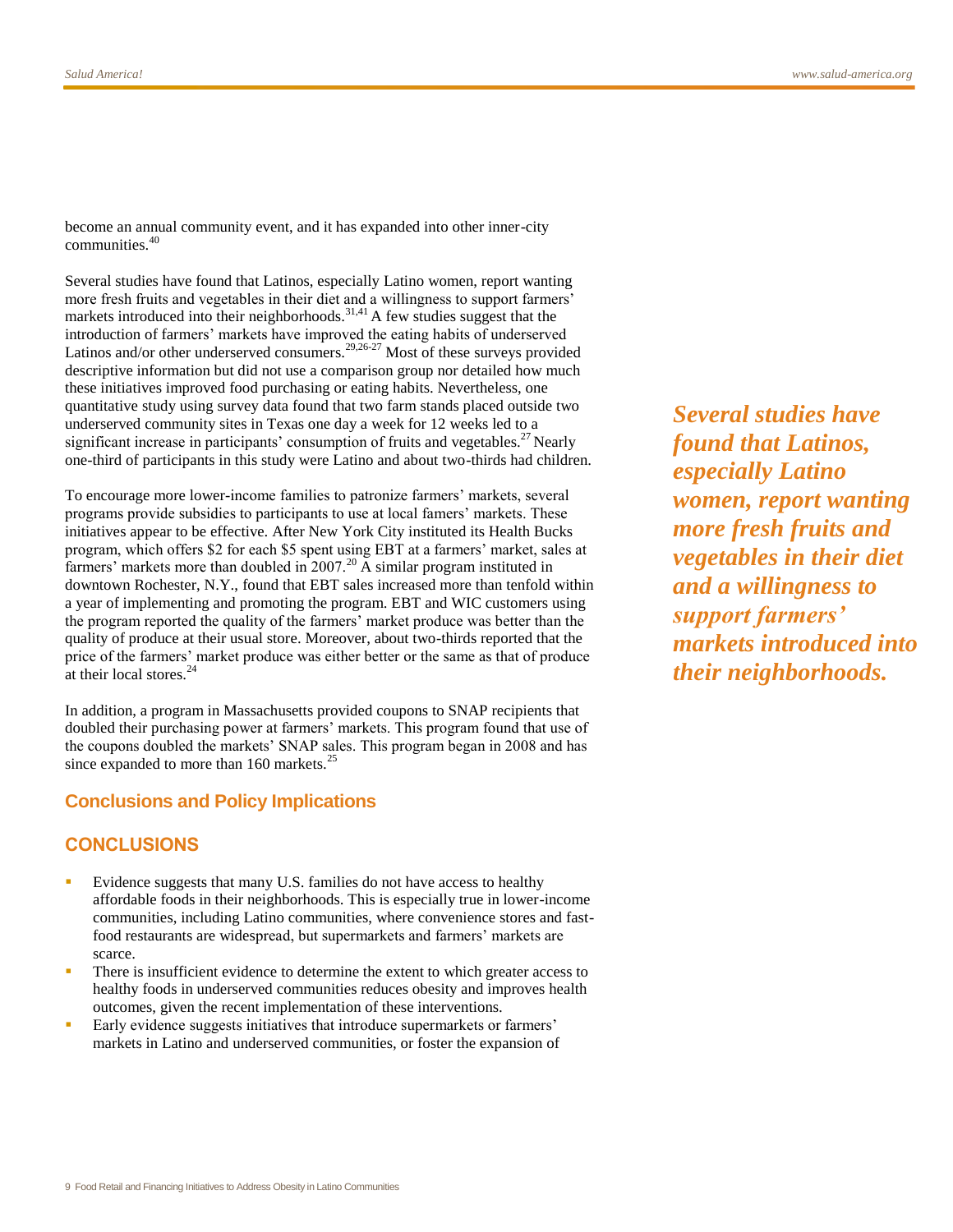healthy food offerings in these communities' corner stores, can improve access to and increase purchases of affordable healthy foods.

- Financial subsidies that reduce the costs of healthy foods for underserved consumers stimulate greater purchases of these foods. They also may help expand the number of retailers located in underserved communities.
- Expanding the capability of farmers' markets to accept WIC or SNAP purchases increases the purchases of fresh fruits and vegetables among underserved communities.

# **POLICY IMPLICATIONS**

- Zoning, land-use planning, and community development efforts should synergistically encourage more supermarkets, farmers' markets or other sources of affordable healthy foods to operate in underserved communities.
- Legal, technical and financial support should be given to incentive programs to increase the number of supermarkets or farmers' markets in underserved populations or expand healthy food offerings in corner stores. These incentives can be grants or loans, tax credits, refrigeration for fresh fruits and vegetables, free publicity and marketing advice, or linkages to wholesale distributors.
- The national HFFI should continue to ensure consistent funding streams to the state and local level.
- Financial and logistical support, including reimbursement for wireless or electronic technologies, should be given to vendors at farmers' markets to enable them to accept EBT purchases and increase the share of farmers' markets that serve underserved populations nationwide.
- Financial incentives should be given to WIC or SNAP participants to encourage greater purchases of healthy foods.
- Demonstration projects should incorporate evaluation programs to assess the extent to which and under what circumstances greater access to affordable healthy foods in underserved communities translates into healthier diets for its residents. Such evaluations should collect data on sales, prices, access, purchasing and consumption of healthy foods.

# **FUTURE RESEARCH NEEDS**

This research review indicates that researchers should conduct more and betterdesigned studies, such as longitudinal or quasi-experimental studies, that can improve causal inferences and the degree to which increased access to local healthy foods impacts dietary habits and obesity in Latino communities.

- Researchers should identify other possible factors that contribute to obesity. Such factors include stressors, lack of time or interest in preparing healthy foods, prices for healthy foods that far exceed those for unhealthy alternatives, and the influence of fast-food options in Latino populations.
- Additional research is needed to document the distinct places where people from underserved communities shop for food. This research should consider whether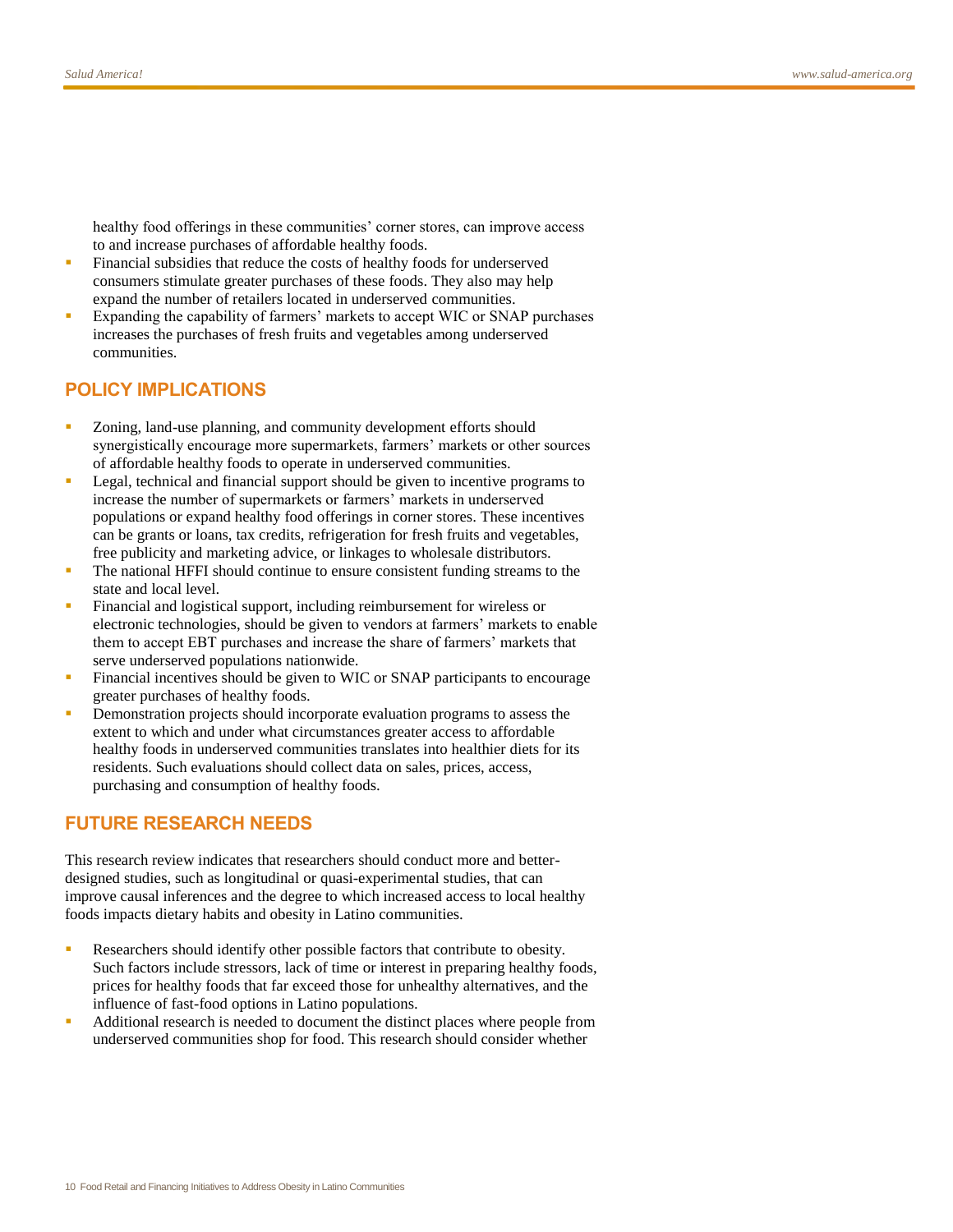grocery shopping is limited to stores within their immediate neighborhood, or whether shopping is done at stores located close to worksites and other areas.

- Research is needed to assess food preferences and food use in homes and the influence of cooking skills and time on the amount of healthy foods incorporated into the diets of underserved families.
- Researchers need to investigate whether food hubs that aggregate locally produced foods from multiple farmers and other producers and distribute them to individuals, schools, hospitals, corner stores, and other institutions can improve access to affordable healthy foods in underserved communities.
- Future studies are needed that examine specific cultural factors in Latino and other underserved communities that might influence the effectiveness of various policies instituted to improve access to affordable healthy foods.

#### **ABOUT THE PROGRAM**

*Salud America!* The RWJF Research Network to Prevent Obesity Among Latino Children is a national program of the Robert Wood Johnson Foundation. The program aims to educate and support researchers, decision-makers, community leaders, and the public in contributing towards healthier Latino communities and seeking environmental and policy solutions to the epidemic of Latino childhood obesity. The network is directed by the Institute for Health Promotion Research at the University of Texas Health Science Center at San Antonio.

For more information, visi[t http://www.salud-america.org.](http://www.salud-america.org/)

**ABOUT THIS RESEARCH REVIEW** Copyright 2013 Robert Wood Johnson Foundation.

Route 1 and College Road P.O. Box 2316 Princeton, NJ 08543–2316 *www.rwjf.org*



Robert Wood Johnson Foundation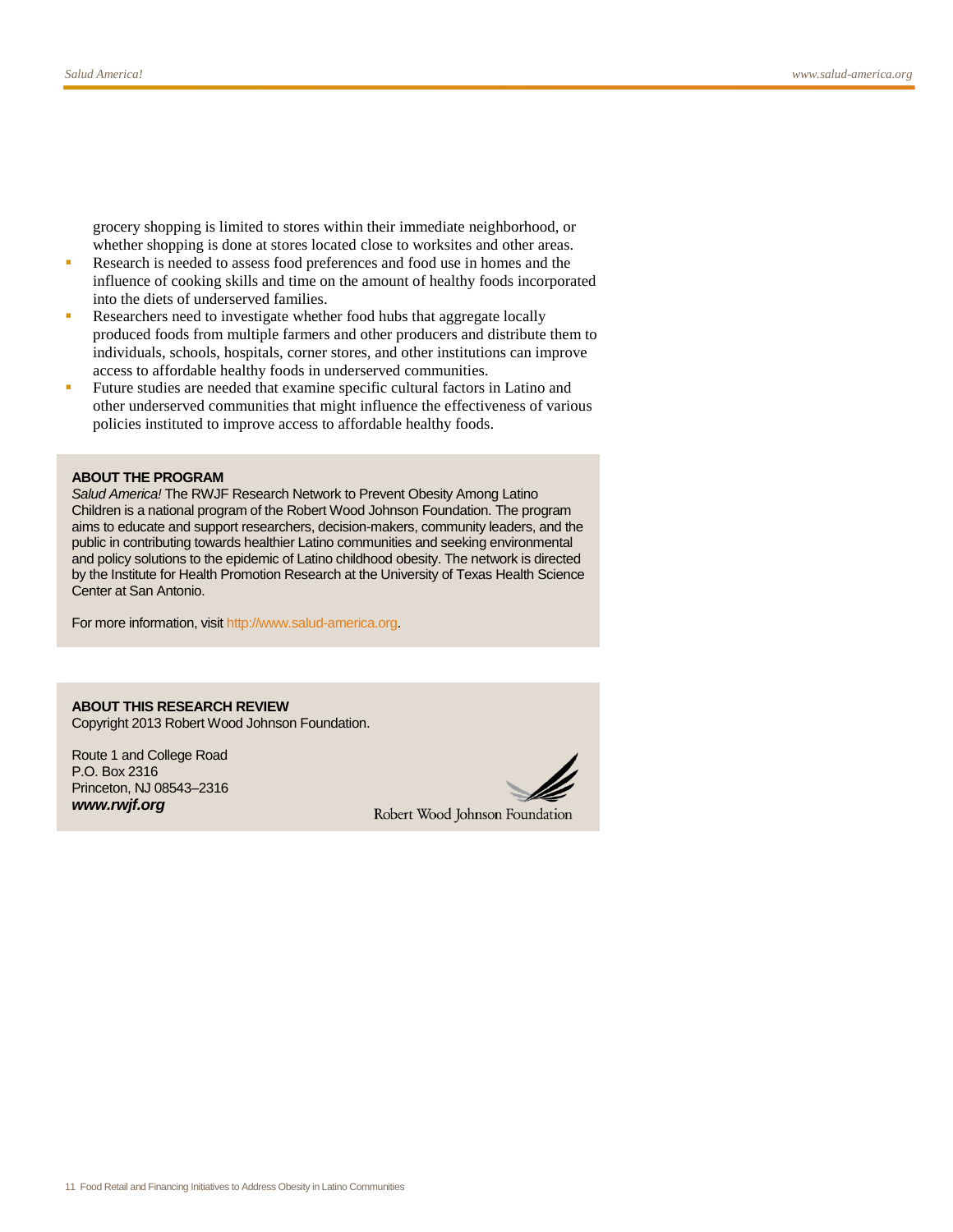### **References List**

- (1) Ogden CL, Carroll MD, Curtin LR, et al. Prevalence of high body mass index in US children and adolescents, 2007-2008. *JAMA*. 2010;303(3):242- 249.
- (2) Centers for Disease Control and Prevention. Basics About Childhood Obesity. Atlanta, GA: Centers for Disease Control and Prevention;2012 <http://www.cdc.gov/obesity/childhood/basics.html>
- (3) U.S. Department of Agriculture. Access to affordable and nutritious food: measuring and understanding food deserts and their consequences. [http://www.ers.usda.gov/media/242675/ap036\\_1\\_.pdf](http://www.ers.usda.gov/media/242675/ap036_1_.pdf)
- (4) Emond, JA, Madanat, HN, Ayala, GX. Do Latino and non-Latino grocery stores differ in the availability and affordability of healthy food items in a low-income, metropolitan region? *Public Health Nutrition*. 2012;15(2):360- 369.
- (5) Sheldon M, Gans, et al. Availability, affordability, and accessibility of a healthful diet in a low-income community, Central Falls, Rhode Island, 2007-2008. *Preventing Chronic Disease*.2010;7(2):1-7.
- (6) Horowitz CR, Colson KA, Herbert PL, Lancaster K. Barriers to buying healthy foods for people with diabetes: Evidence of environmental disparities. *American Journal of Public Health*.2004;94(9):1549-1554.
- (7) Powell, LM, Slater S, Mirtcheva D, Bao Y, Chaloupka FJ. Food store availability and neighborhood characteristics in the United States. *American Journal of Preventive Medicine*. 2007;44:189-195.
- (8) Lindholm, R. Combating childhood obesity: a survey of laws affecting the built environments of low-income and minority children. *Rev Environ Health 2011*. 2011:1-19.
- (9) Karpyn, A, Young, C, Weiss, S. Restablishing healthy food retail: Changing the landscape of food deserts. *Childhood Obesity*. 2012;8(1):28-30.
- (10) US Department of Health and Human Services. Obama administration details Healthy Food Financing Initiative. 2010. <http://www.hhs.gov/news/press/2010pres/02/20100219a.html>
- (11) Giskes, K, van Lenthe, F, Avendano-Pabon, M, and Brug, J. A systematic review of environmental factors and obesogenic dietary intakes among adults: are we getting closer to understanding obesogenic environments? Obesity Reviews. 2010;12:e95-106.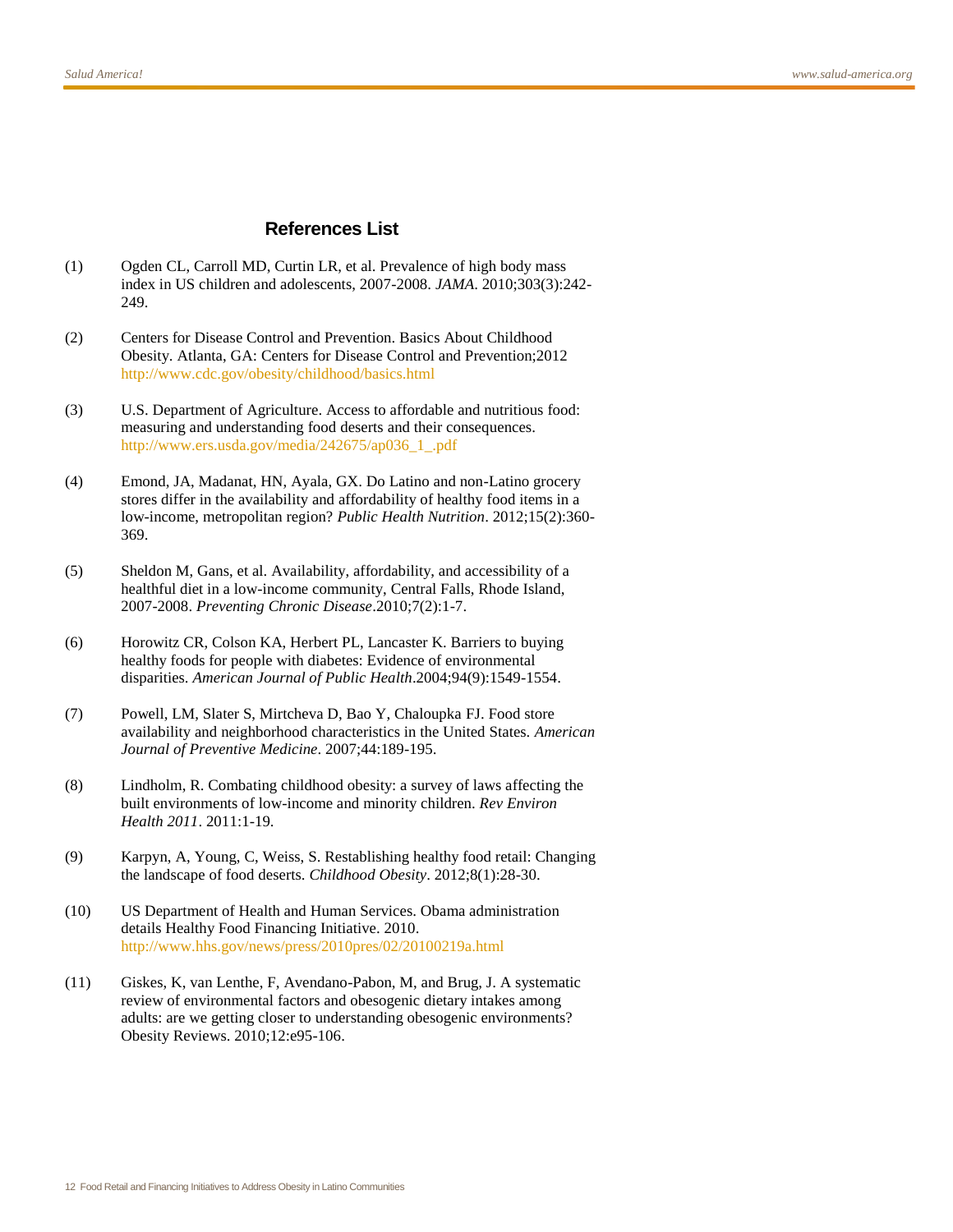- (12) Lovasi GS, Hutson MA, Guerra M, Neckerman KM. Built environments and obesity in disadvantaged populations. *Epidemiol Rev*. 2009;31:7–20.
- (13) Andreyeva, T, Luedicke, MS, Middleton, AE, et al. Positive influence of the revised special supplemental nutrition program for women, infants, and children food packages on access to healthy foods. *J of Acad of Nutrition and Dietetics*. 2012;112(6):850-858.
- (14) Han, E, Powell, LM, Isgor, Z. Supplemental nutrition assistance program and body weight outcomes: the role of economic contextual factors. *Soc Sci and Med*. 2012;74:1874-1881.
- (15) Ayala, GX, Laska, MN, Zenk, SN, et al. Stocking characteristics and perceived increases in sales among small food store managers/owners associated with the introduction of new food products approved by the Special Supplemental Nutrition Program for Women, Infants, and Children. *Public Health Nutrition*. 2012;15(9):1771-1779.
- (16) New York State Department of Health (2007). New York State WIC Program 2006 Vegetable and Fruit Demonstration Project, Bureau of Supplemental Food Programs Food Delivery Systems Unit, Division of Nutrition, Albany, NY; New York City Department of Health (2010). New York City Healthy Bodegas Initiative 2010 Report. [http://www.nyc.gov/html/doh/downloads/pdf/cdp/healthy-bodegas](http://www.nyc.gov/html/doh/downloads/pdf/cdp/healthy-bodegas-rpt2010.pdf)[rpt2010.pdf](http://www.nyc.gov/html/doh/downloads/pdf/cdp/healthy-bodegas-rpt2010.pdf)
- (17) Chaisson MA, Findley SE, Sekhobo JP, et al, Changing WIC changes what children eat, *Obesity online addition*, Jan 2,1, 2013.
- (18) Giang T, Karpyn A, Burton H, et al. Closing the grocery gap in underserved communities: The creation of the Pennsylvania Fresh Food Financing Initiative. J Public Health Management Practice. 2008;4(3):272-279.
- (19) PolicyLink. A Healthy Food Financing Initiative: An innovative approach to improve health and spark economic development. [http://www.policylink.org/atf/cf/%7B97c6d565-bb43-406d-a6d5](http://www.policylink.org/atf/cf/%7B97c6d565-bb43-406d-a6d5-eca3bbf35af0%7D/HFFI_ADVOCACY3.PDF) [eca3bbf35af0%7D/HFFI\\_ADVOCACY3.PDF](http://www.policylink.org/atf/cf/%7B97c6d565-bb43-406d-a6d5-eca3bbf35af0%7D/HFFI_ADVOCACY3.PDF)
- (20) Nonas, C. (2009). "New York City: Healthy Food Access," Presentation at the IOM/NRC Workshop on the Public Health Effects of Food Deserts, January 27, Washington, DC and cited in U.S. Department of Agriculture. Access to affordable and nutritious food: measuring and understanding food deserts and their consequences. [http://www.ers.usda.gov/media/242675/ap036\\_1\\_.pdf](http://www.ers.usda.gov/media/242675/ap036_1_.pdf)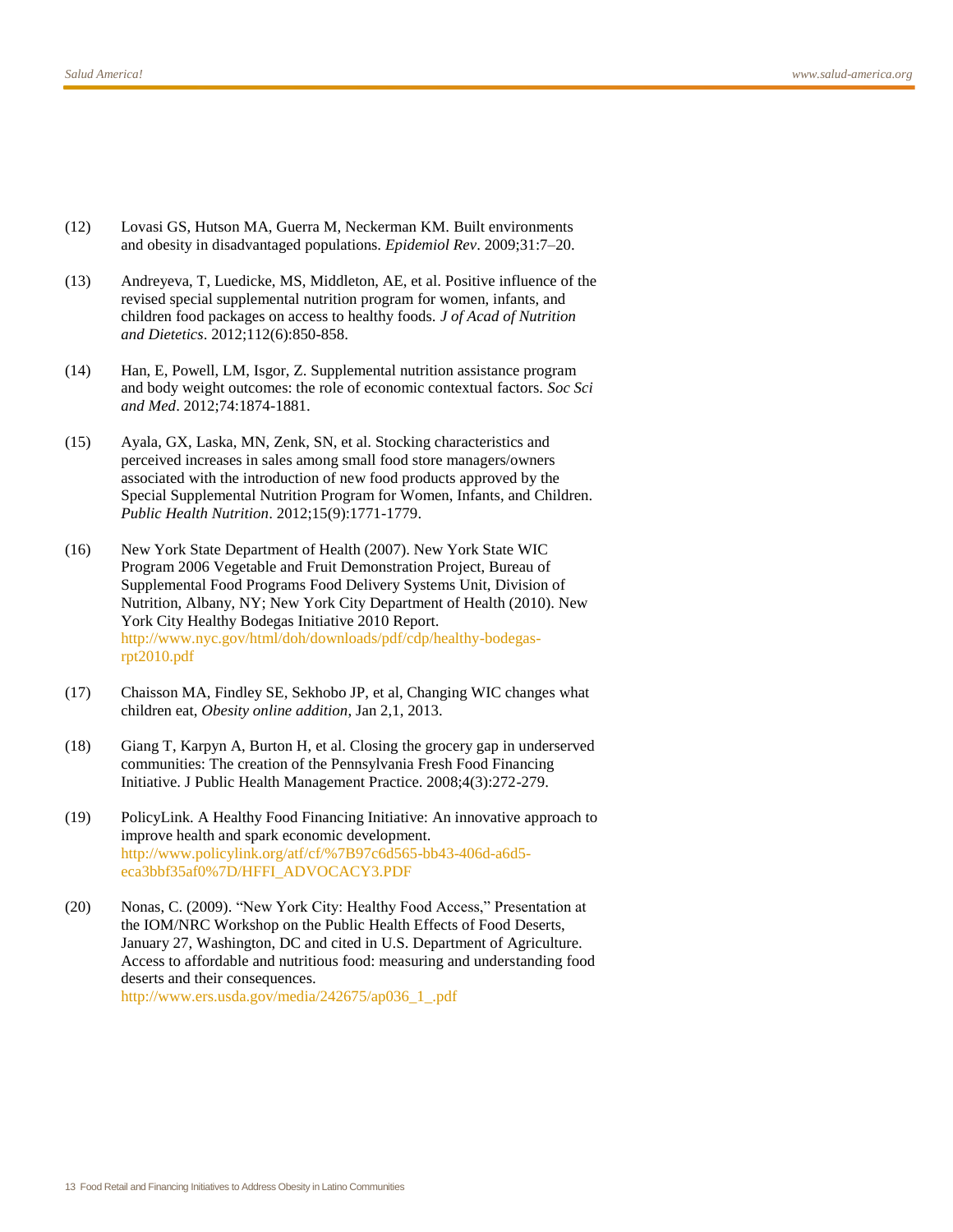- (21) Dannefer, R, Williams, DA, Baronberg, S, Silver, L,. Healthy bodegas: Increasing and promoting healthy foods at corner stores in New York City. Am J of Public Health. 2012;102(10):e27-e31.
- (22) PolicyLink. Healthy Food, Healthy Communities: Promising strategies to improve access to fresh, healthy food and transform communities. 2011. [http://www.policylink.org/atf/cf/%7B97c6d565-bb43-406d-a6d5](http://www.policylink.org/atf/cf/%7B97c6d565-bb43-406d-a6d5-eca3bbf35af0%7D/HFHC_SHORT_FINAL.PDF) [eca3bbf35af0%7D/HFHC\\_SHORT\\_FINAL.PDF](http://www.policylink.org/atf/cf/%7B97c6d565-bb43-406d-a6d5-eca3bbf35af0%7D/HFHC_SHORT_FINAL.PDF)
- (23) Song, HJ, Gittelsohn J, Kim M, Saraktar S, Sharma S, Anlika J. A corner store intervention in a low-income urban community is associated with increased availability and sales of some healthy foods. Public Health Nutr.2009;12(11):2060-2067.
- (24) Olmsted County Public Health Services. Rochester downtown farmers market: Market bucks evaluation report 2010-2010. [http://www.co.olmsted.mn.us/OCPHS/programs/community/cppw/Docume](http://www.co.olmsted.mn.us/OCPHS/programs/community/cppw/Documents/Market%20Bucks%20Evaluation%20Report%20FINAL.pdf) [nts/Market%20Bucks%20Evaluation%20Report%20FINAL.pdf](http://www.co.olmsted.mn.us/OCPHS/programs/community/cppw/Documents/Market%20Bucks%20Evaluation%20Report%20FINAL.pdf)
- (25) Kramer M, Zakaras M. 2011. Improving nutrition for SNAP recipients: A roadmap for the double value coupon program. <http://www.innovations.harvard.edu/cache/documents/17144/1714473.pdf>
- (26) Ruelas V, Iverson E, Kiekel P, Peters A. The role of farmers' markets in two low-income, urban communities. J Community Health. 2012;37(3):554- 62.
- (27) Evans AE, Jennings R, Smiley AW, Medina JL, et al. Introduction of farm stands in low-income communities increases fruit and vegetable consumption among community residents. Health Place. 2012;18(5):1137- 43.
- (28) Powell, LM et al. Associations between access to food stores and adolescent body mass index. American Journal of preventive Medicine. 2007;33(4):S301-307.
- (29) Gibson, D. The neighborhood food environment and adult weight status: Estimates from longitudinal data. Amer J of Pub Health. 2011;101(1):71-78.
- (30) Shier, V, An R, Sturm, R. Is there a robust relationship between neighbourhood food environment and childhood obesity in the USA?. Public Health. 2012;126:723-730.
- (31) Park, Y, Quinn,J, Florez , K, et al. Hispanic immigrant women's perspective on healthy foods and the New York City retail food environment: a mixedmethod study. Soc Sci Med. 2011;73(1):13-21.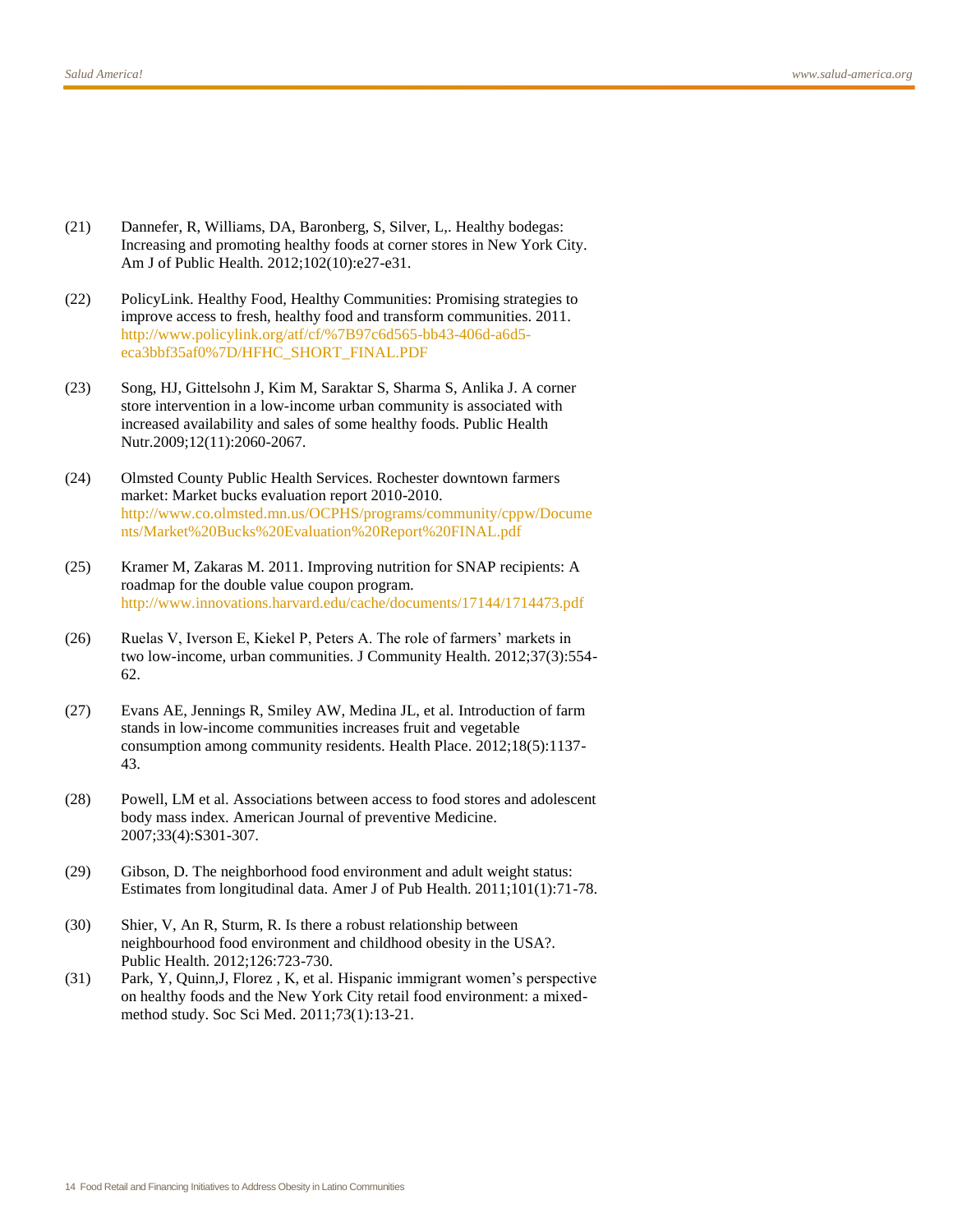- (32) Martin KS, Haens E, Boyle KE, et al. If you stock it, will they buy it? Healthy food availability and customer purchasing behavior within corner stores in Hartford, CT, USA. Publich Health Nutrition. 2012:1-6.
- (33) Ledoux TA, Scherezade KM, O'Connor DP, Adamus H, Fraser ML, Lee RE. Home availability and the impact of weekly stressful events are associated with fruit and vegetable intake among African-American and Hispanic/Latina women. J of Obesity. 2012: 1-10.
- (34) Bertmann FM, Ohri-Vachaspati P, Buman MP, Wharton, CM. Implementation of wireless terminals at farmers' markets: impact on SNAP redemption and overall sales. Am J Public Health. 2012;102(7):e53-5.
- (35) McCormack, LA, Lasa, MN, Larson NI, Sotry M. Review of the nutritional implications of farmers' markets and community gardens: a call for evaluation and research efforts. J Am Diet Assoc. 2010;110(3):399-408.
- (36) Centers for Disease Control and Prevention. Recommended community strategies and measurements to prevent obesity in the United States: Implementation and Measurement Guide. [http://www.cdc.gov/obesity/downloads/community\\_strategies\\_guide.pdf](http://www.cdc.gov/obesity/downloads/community_strategies_guide.pdf) July 2009
	- (37)Food Trust for the Health Corner Stores Network. The supplier-retailer gap: Connecting corner stores with local foods. Healthy Corner Stores Issue Brief Winter 2012. [http://thefoodtrust.org/uploads/media\\_items/winter2012issuebrief.original.p](http://thefoodtrust.org/uploads/media_items/winter2012issuebrief.original.pdf) [df](http://thefoodtrust.org/uploads/media_items/winter2012issuebrief.original.pdf)
- (38) US Department of Agriculture Agricultural Marketing Service 2012. Farmers markets and local food marketing. [http://www.ams.usda.gov/AMSv1.0/ams.fetchTemplateData.do?template=T](http://www.ams.usda.gov/AMSv1.0/ams.fetchTemplateData.do?template=TemplateS&navID=WholesaleandFarmersMarkets&leftNav=WholesaleandFarmersMarkets&page=WFMFarmersMarketGrowth&description=Farmers%20Market%20Growth&acct=frmrdirmkt) [emplateS&navID=WholesaleandFarmersMarkets&leftNav=WholesaleandF](http://www.ams.usda.gov/AMSv1.0/ams.fetchTemplateData.do?template=TemplateS&navID=WholesaleandFarmersMarkets&leftNav=WholesaleandFarmersMarkets&page=WFMFarmersMarketGrowth&description=Farmers%20Market%20Growth&acct=frmrdirmkt) [armersMarkets&page=WFMFarmersMarketGrowth&description=Farmers](http://www.ams.usda.gov/AMSv1.0/ams.fetchTemplateData.do?template=TemplateS&navID=WholesaleandFarmersMarkets&leftNav=WholesaleandFarmersMarkets&page=WFMFarmersMarketGrowth&description=Farmers%20Market%20Growth&acct=frmrdirmkt) [%20Market%20Growth&acct=frmrdirmkt](http://www.ams.usda.gov/AMSv1.0/ams.fetchTemplateData.do?template=TemplateS&navID=WholesaleandFarmersMarkets&leftNav=WholesaleandFarmersMarkets&page=WFMFarmersMarketGrowth&description=Farmers%20Market%20Growth&acct=frmrdirmkt)
- (39) PolicyLink and Michigan State University. Healthy food for all: Building equitable and sustainable food systems in Detroit and Oakland. 2009. [http://www.policylink.org/atf/cf/%7B97C6D565-BB43-406D-A6D5-](http://www.policylink.org/atf/cf/%7B97C6D565-BB43-406D-A6D5-ECA3BBF35AF0%7D/Healthy%20Food%20For%20All-8-19-09-FINAL.pdf) [ECA3BBF35AF0%7D/Healthy%20Food%20For%20All-8-19-09-](http://www.policylink.org/atf/cf/%7B97C6D565-BB43-406D-A6D5-ECA3BBF35AF0%7D/Healthy%20Food%20For%20All-8-19-09-FINAL.pdf) [FINAL.pdf](http://www.policylink.org/atf/cf/%7B97C6D565-BB43-406D-A6D5-ECA3BBF35AF0%7D/Healthy%20Food%20For%20All-8-19-09-FINAL.pdf)
- (40) Cyzman D, Wierenga J, Sielawa J. A community response to the food environment. Health Promot Pract. 2009;10(2 Suppl):146S-155S.